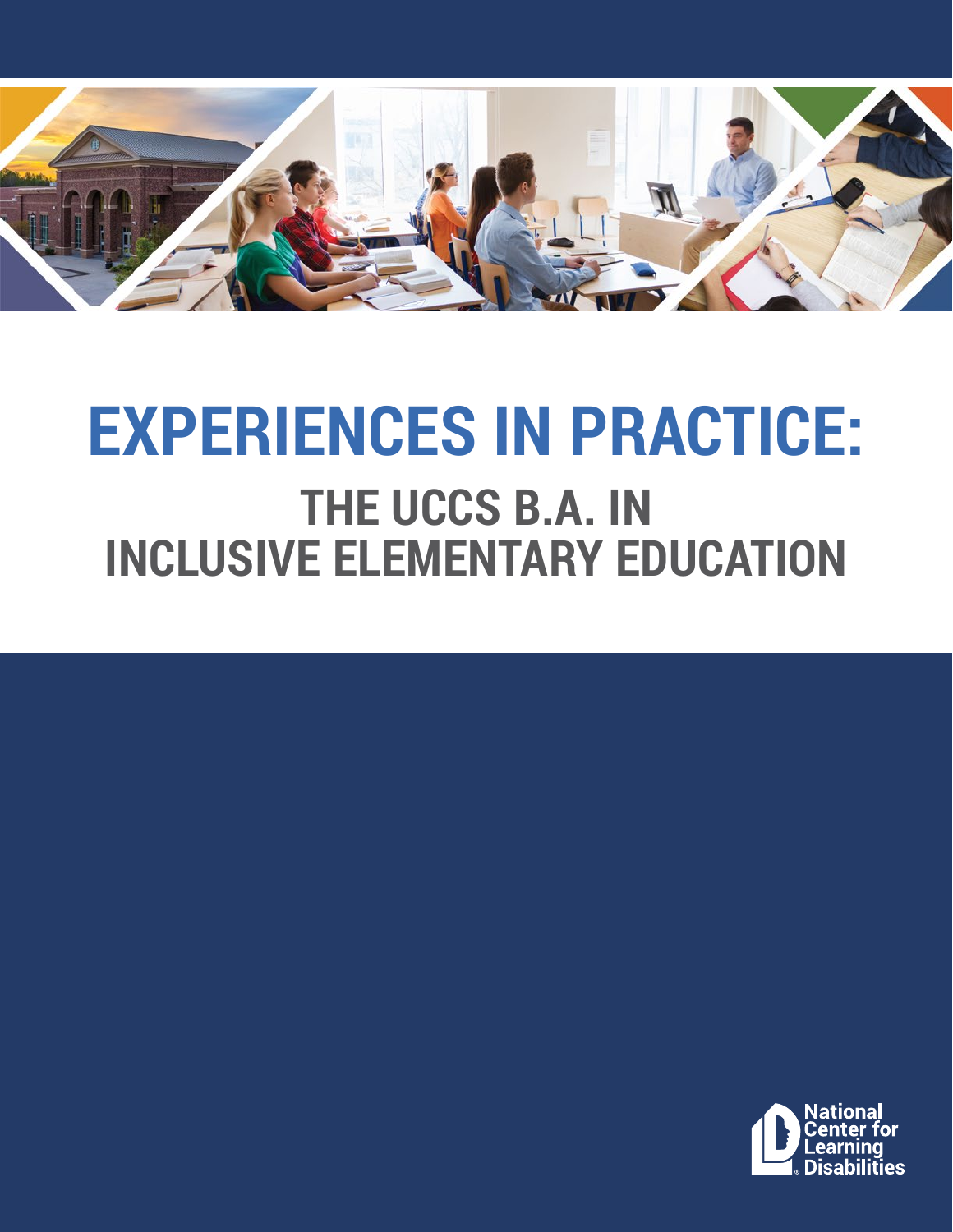

#### **Though it's not what she originally intended, Kailey Hogan, a junior at the University of Colorado Colorado Springs (UCCS), wants to be a teacher.**

*When she started at UCCS as a freshman, she was a business major planning on eventually taking over her dad's fiber optics business. Sitting in her undergraduate business classes, she quickly realized that it wasn't her passion—she wanted more interaction with people, specifically with kids, and she wanted to make a bigger difference. She wanted to teach. But she didn't want to be part of a school that followed a model that separated students with different needs from each other. In elementary school, she, herself, had been one of those students: falling behind in reading, getting pulled out of class to receive specialized instruction, and ultimately missing out on the experiences her peers were having. Because of this, Kailey wanted to teach in a fully inclusive setting that accounted for all students' needs, skills, and interests. Luckily for Kailey, UCCS offers a Bachelor of Arts in Inclusive Elementary Education—a program designed to teach her how to do all the things she believes in.*

The UCCS College of Education was intentional about placing Kailey and her peers in an inclusive classroom for their field experience. In fact, Kailey realized that everything the college did—from its emphasis on coteaching to the equity-based inclusion courses she was enrolled in—were intentional. UCCS was demonstrating

its commitment to inclusivity, flexibility, and innovation. In spring of 2015, the UCCS Department of Curriculum and Instruction and the Department of Special Education joined to become the Department of Teaching and Learning. From then on, all undergraduate students would be prepared through the new B.A. program to ensure that teacher candidates would be ready to meet the needs of all students. Unlike most teacher prep settings, all students in this program take 57 credit hours in inclusive elementary education, including courses like Introduction to Inclusive Education and Collaboration and Co-Teaching. Co-teaching is where a classroom has one special education teacher and one general education teacher—both of whom work with and support all students in the room, regardless of need. Kailey and her peers will graduate from UCCS with three different credentials: a K–6 elementary initial license, a K–12 culturally and linguistically diverse (CLD) endorsement, and a special education generalist endorsement. These credentials not only provide Kailey and her peers a leg up in the job market, qualifying them for multiple positions, but also set them up for success in the increasingly fluid, diverse classrooms of the 21<sup>st</sup> century.

**UNIVERSITY OF COLORADO, COLORADO SPRINGS INCLUSIVE ELEMENTARY EDUCATION PROGRAM** *AT A GLANCE*

Location:

Colorado Springs, CO

# of Candidates: <sup>148</sup>

Year Program Began: <sup>2015</sup>

Other Grants/Funds Supporting Work: National Professional Development Grant, U.S. Department of Education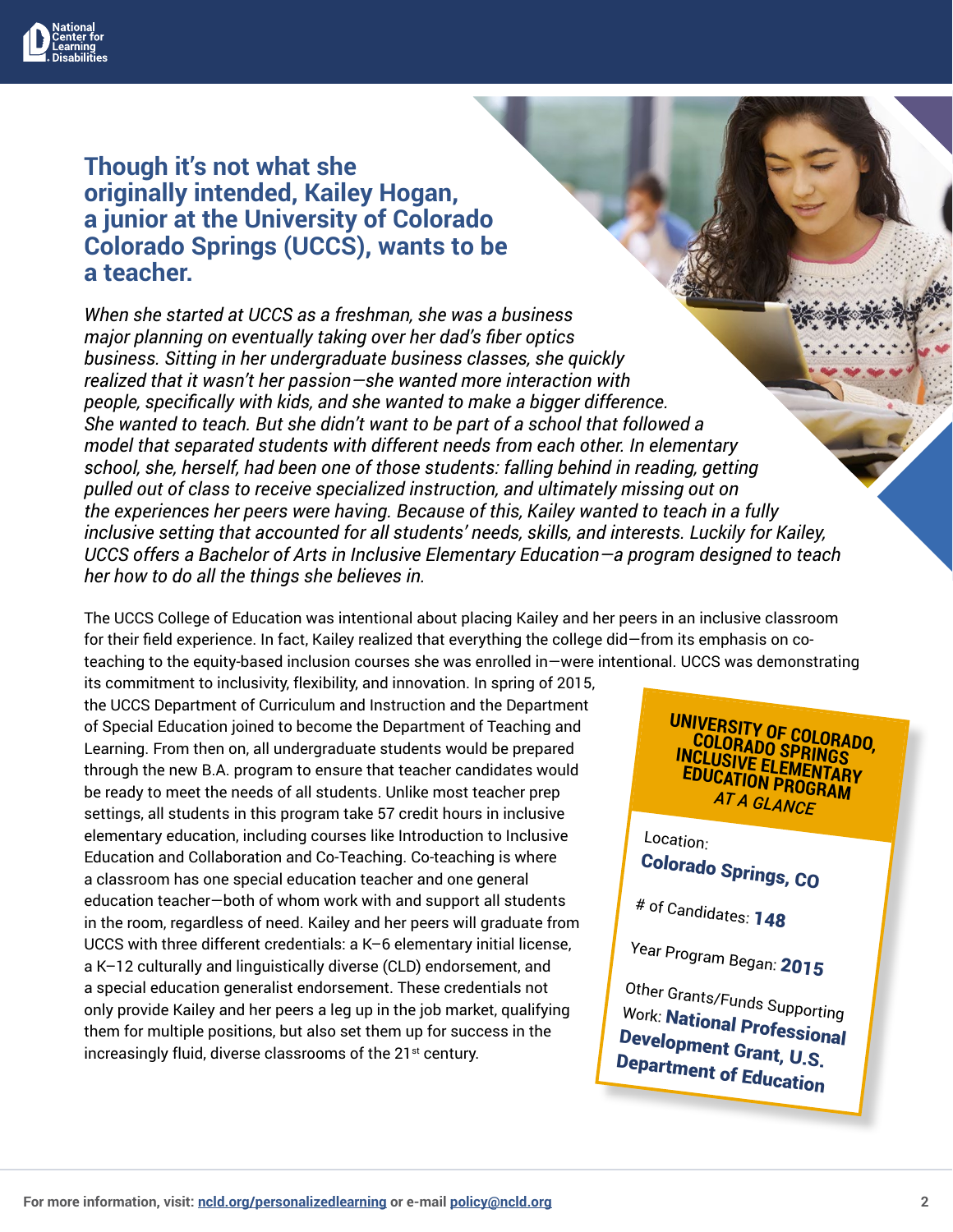

## THE VISION: INCLUSION, A 21<sup>ST</sup> CENTURY PREPARATION STRATEGY

Preparing candidates like Kailey to teach in the classrooms of today can be trickier than it sounds. The reality of practice in schools, the preparation of teacher candidates, and the demands for success in a  $21^{st}$  century economy don't always match up. UCCS was looking to bridge the gaps. "We want candidates like Kailey to see that their responsibility is to meet the needs of all students from the first time they walk into the classroom, not seeing themselves as an elementary teacher or a special ed teacher, but a teacher of all students," notes Dr. Barbara Frye, Associate Dean. This focus on inclusivity is built into the college's motto: Equity, inquiry, and innovation. In implementing this motto, the college follows a philosophical belief that educators should be able to meet the needs of all students and do so by seeing themselves as part of a team of teachers, knowing who to reach out to when they're struggling.

To achieve this vision, the college is also responding to the practical realities confronting teachers. In 2014, UCCS surveyed its departing teaching candidates to ask them what skills they felt they most needed. Topping the list were differentiation and working with students with special needs. Additionally, like other states, Colorado has a teacher shortage, especially in its rural areas. Schools hiring new candidates may need those candidates to meet multiple needs. UCCS's emphasis on a more collaborative, inclusive model provides its students with an edge to succeed in this new environment.

### **THE STRATEGY: AN INCLUSIVE ELEMENTARY EDUCATION PROGRAM**

In response to demands from candidates like Kailey as well as from the schools they are called to work in, UCCS began to change how it approaches teacher education. As the dean, Dr. Valerie Martin Conley, put it, "We want to turn education on its head. Rather than specializing from the get-go, we want candidates like Kailey to be generally ready for a diverse, inclusive classroom, and then access the additional professional development and education necessary to obtain more specialized skills related to their discipline." This new model of an inclusive, collaborative educational experience at UCCS is supported through six components:

1. **Coursework for Three Credentials**— As already highlighted, one of the hallmarks of this program is that Kailey and her peers take the necessary coursework to graduate with three different credentials: a K–6 elementary initial license, a K–12 CLD license, and a special education generalist endorsement. This means they are qualified to fill jobs requiring any of these licenses. The capacity to work with students with special needs will be the starting point for all candidates, not just those who, like Kailey, began the program with a particular interest in special education.

**Our understanding of what it means to be classroom ready takes into account the learning needs of students in a lot of different areas and with a variety of different needs."** 

**–** *Dean Valerie Martin Conley*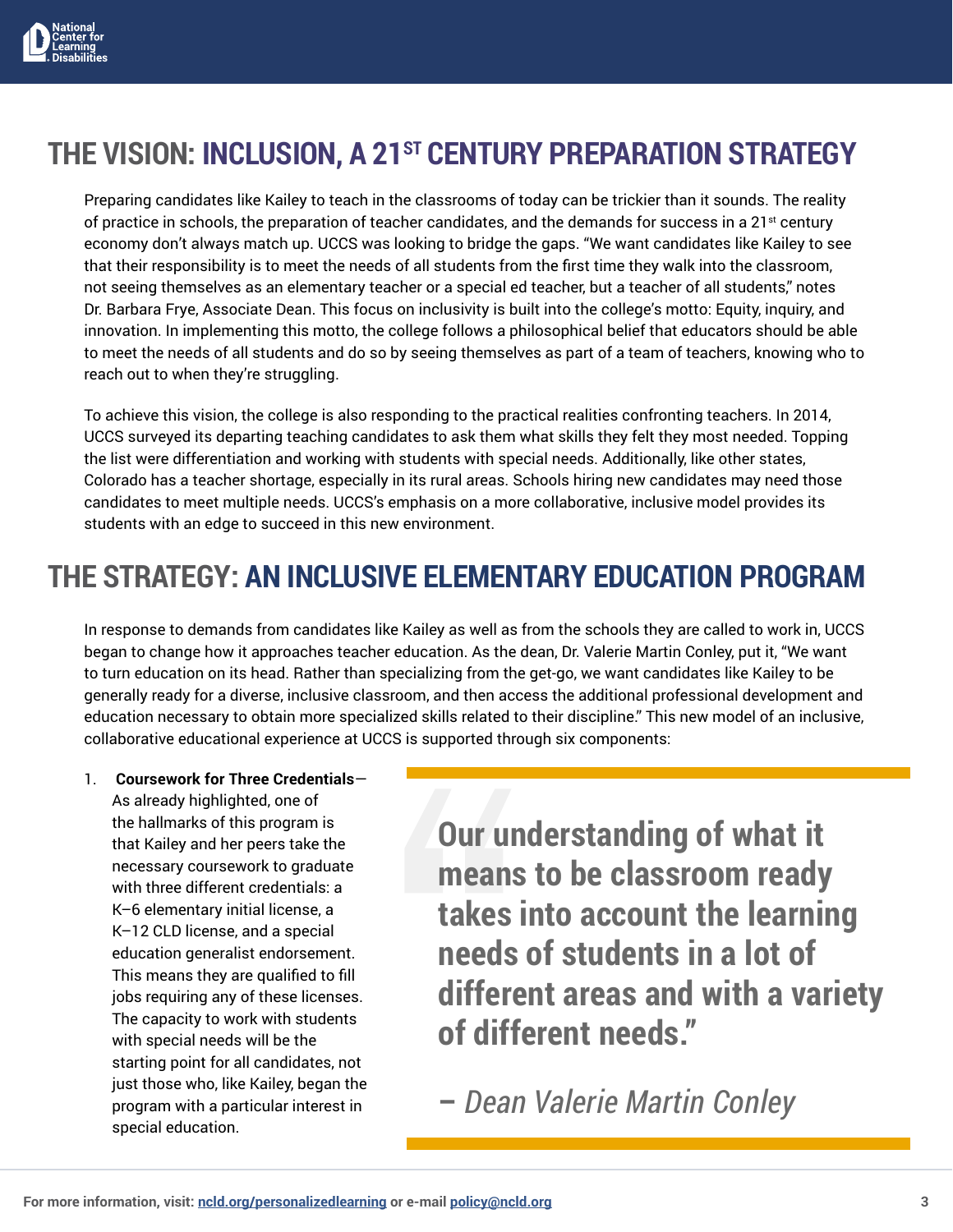

- 2. **District Partner Web of Supports**—Administrators and faculty at UCCS meet frequently with school district partners where Kailey and other candidates fulfill their field and practicum experiences. Discussions range from logistics to philosophy, ensuring that Kailey and her peers have experiences reflecting inclusivity and collaboration, and that the districts are providing candidates a range of supports to achieve these goals.
- 3. **Intentionally Designed Field Experiences**—When Kailey went into her field experience at Mountain Vista Community School, a K–8 school in Colorado Springs, her UCCS faculty made clear that she was looking for specific practices to inform her learning on inclusivity. This includes being intentional about observing how teachers are educating students with and without disabilities in an inclusive classroom setting. As faculty member and department chair, Dr. Leslie Grant notes, "We are very careful about where our students are placed and what they see and experience. We want them to look at how teachers support students and what they are doing to provide access to the content being delivered."
- 4. **Co-Teaching and Collaboration Field Experience**—Rather than just observing teachers, Kailey is provided the opportunity to co-teach with fellow students and the cooperating or mentor teachers who are hosting their field experiences. Using this model, UCCS hopes to emphasize teaching as a collaborative rather than an individual venture, especially among general and special educators.
- 5. **Collaboration and Co-Teaching Among Faculty**—Building on the collaboration that students experience in their field work, UCCS faculty also practice what they preach: Faculty co-teach a number of courses in the curriculum. For example, Kailey and her peers take a course on collaboration and co-teaching that is itself co-taught by two faculty members, Dr. Lissana Follari and Dr. Christi Kasa.
- 6. **Ongoing Training**—UCCS does not see the B.A. diploma as the end of a teacher's learning. The college supports a number of ongoing and continuing learning experiences for graduates to hone, strengthen, and develop specializations they need in the field.

#### **IMPLEMENTING THE INCLUSIVE ELEMENTARY EDUCATION PROGRAM**

To candidates like Kailey, the implementation of these six components feels seamless and natural. The reality, however, is that UCCS has engaged in ongoing concerted efforts to support the cultural and logistical transitions that allow a program like this to work. These transitions include but are not limited to supporting faculty who themselves have been taught with a different mindset, empowering faculty co-teaching, and identifying districts that embrace an inclusive philosophy and that can support student field experiences.

While the College of Education faculty at UCCS aspire to infuse this inclusive model across all its programs, they have taken the approach of "going slow to go fast." By building investment in the B.A. program and scaling up, the goal is to foster faculty and stakeholder buy-in and commitment before requiring wholesale program revisions. In the meantime, a team of faculty members meet weekly to discuss outreach and inclusion of existing faculty into this new approach, the state of partnerships with districts, and other program needs. Regular meetings and events such as breakfasts with district partners also help strengthen UCCS College of Education's relationships and ensure that the cultural change UCCS is undergoing is actively supported by its partners.